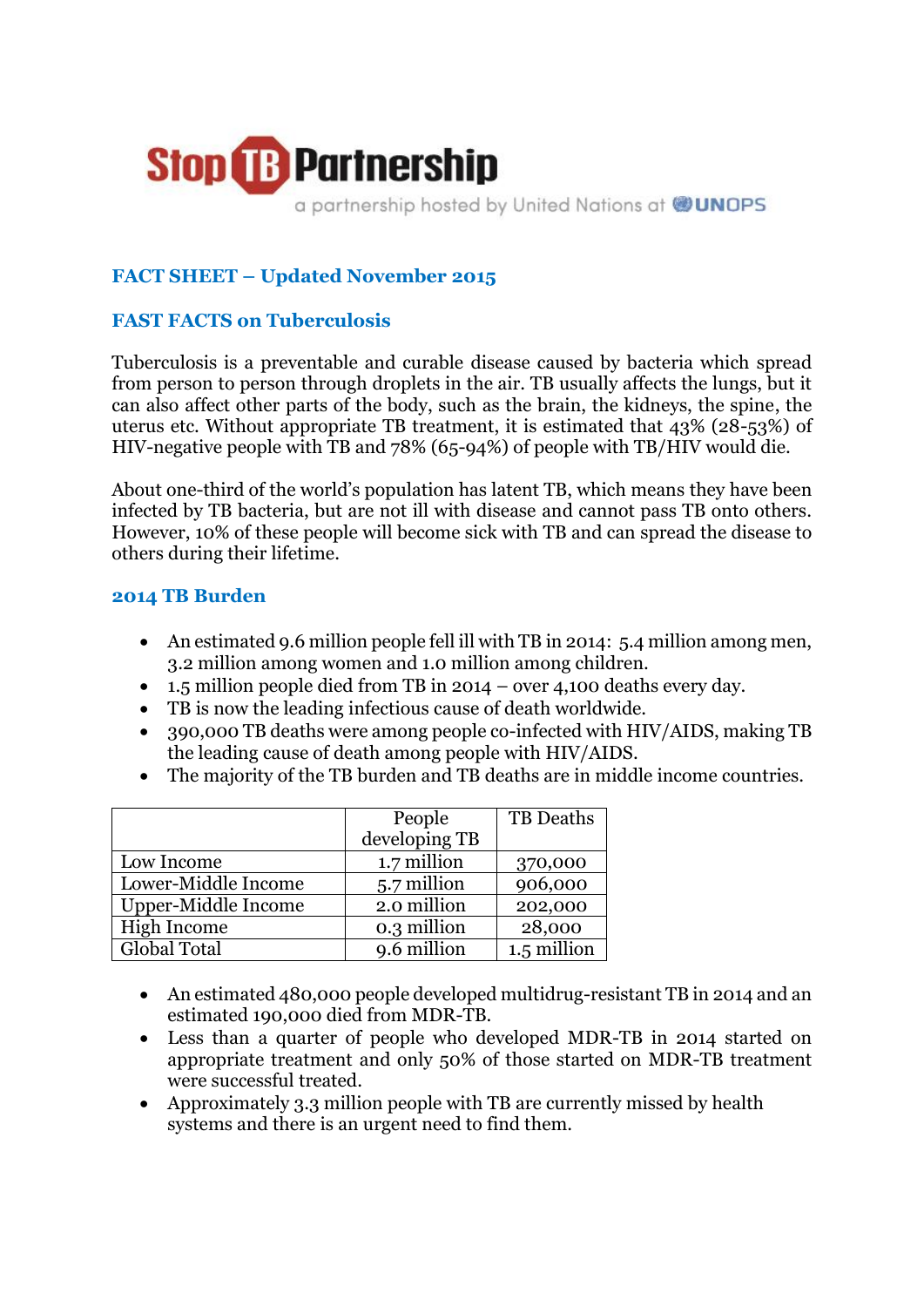## **Achievements**

- Between 2000 and 2014, an estimated 43 million lives have been saved through TB diagnosis and treatment - This is a significant achievement
- Yet, the number of people falling ill with TB is declining very slowly, at 1.5% per year, and is just 18% lower than the level of 2000.
- However, TB deaths have fallen by 47% since 1990.

# **Risk factors**

- All age groups are at risk of developing TB.
- People with HIV are 26-31 times more likely to develop TB than persons without HIV.
- Infants and young children are more susceptible to contracting more severe forms of TB, such as meningitis.
- People with diabetes are 3 times more likely to develop TB than person without diabetes.
- Tobacco use greatly increases the risk of TB disease and death. More than 20% of TB cases worldwide are attributable to smoking.
- People in dusty environment, especially those exposed to silica dust, such as in the mining industry, are at increased risk of developing TB.
- People who are malnourished, or live in overcrowded settings such as in urban slums and prisons are at increased risk of TB.

## **Symptoms and diagnosis**

Common symptoms of active lung TB are cough with phlegm/sputum and blood at times, chest pains, weakness, weight loss, fever and night sweats.

- Tuberculosis is particularly difficult to diagnose in children.
- Many countries still rely on a long-used method called smear microscopy to diagnose TB. Trained laboratory technicians look at phlegm/sputum samples under a microscope to see if TB bacteria are present. This process takes between one and four days to confirm an infection. Modern prevalence surveys have shown that using mobile chest x-ray in communities can identify many people without TB symptoms who should be tested for TB.
- Diagnosing drug-resistant and HIV-associated TB can be more complex. A new two-hour test that has proven highly effective in diagnosing TB and its drug resistant forms is now being rolled-out in many countries.

## **Treatment**

- TB is treatable and curable in just 6 months.
- Active, drug-sensitive TB disease is treated with a six-month cocktail of four antimicrobial drugs
- The vast majority of TB cases can be cured when medicines are provided, taken properly and are quality assured.